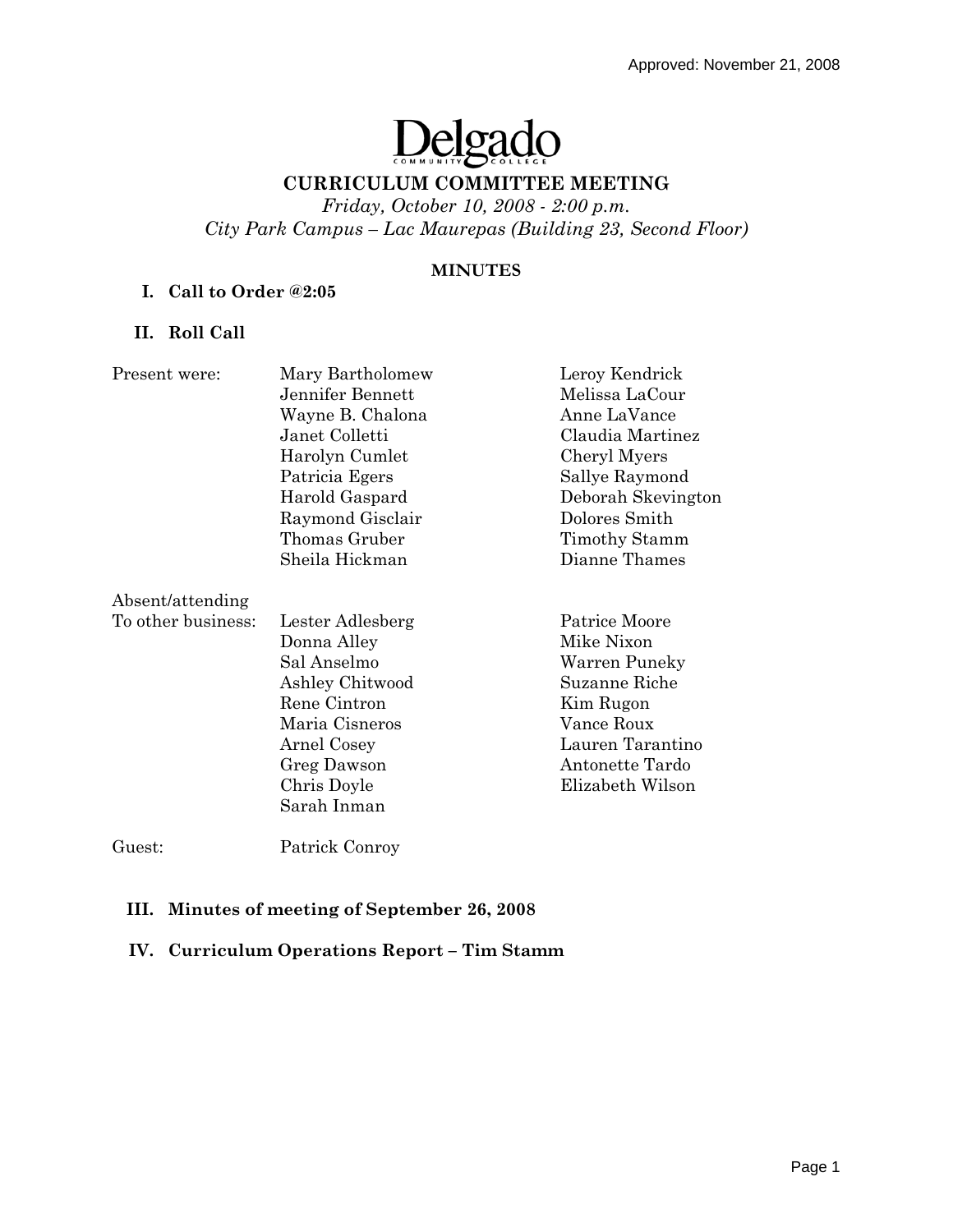# **V. New Business**

**a) Business & Technology/BUSL**

**Course Deletion:** BUSL-241: Business Law I. Delete the course, BUSL-241: Business Law I from the catalog of course offerings. The course is no longer required in any degree or certificate program.

# **Business & Technology/BUSL**

**Course Deletion:** BUSL-242: Business Law II. Delete the course, BUSL-242: Business Law II from the catalog of course offerings. The course is no longer required in any degree or certificate program. Motion to accept proposal **[Motion: Mary Bartholomew; Second: Tom Gruber; Carried, Unanimously].** 

# **b) Allied Health/PHAR**

**New Course:** PHAR-109: Body Systems, Diseases, and Drugs (3-0-3/45). Creation of a new course, PHAR-109: Body Systems, Diseases, and Drugs. This course is designed to build a foundation in the relationship of body systems and disease. Focus is on how this relationship fundamentally impacts the study of pharmacology. Motion to accept proposal **[Motion: Mary Bartholomew; Second: Sheila Hickman; Carried, Unanimously].** 

# **c) Allied Health/PHAR**

**New Course:** PHAR-116: Fundamentals in Pharmacy Math (2-0-2/30). Creation of a new course, PHAR-116: Fundamentals in Pharmacy Math. This course is an introduction to basic math skills necessary for dosage calculations. Topics include: pharmacy business math including turnover, par levels, profit and loss, discounts, handling money, overhead, and extemporaneous computations and costing. Motion to accept proposal. **[Motion: Mary Bartholomew; Second: Sheila Hickman; Carried, Unanimously].** 

# d) **Allied Health/PHAR**

**Course Revision:** PHAR-152: Pharmacy Clinical Practice II (0-14-3/210). Reactive PHAR-152: Pharmacy Clinical Practice II. This course is designed to allow the student the opportunity to work in a community setting under the supervision of a registered pharmacist. Emphasis is placed on effective communication, understanding pharmacy operations, and dispensing of medications. The student will complete the training in a community pharmacy setting. Prerequisites: PHAR-102: Pharmacy Practice; AND PHAR-106: Pharmacy Practice Laboratory; AND PHAR-110: Sterile Products; AND PHAR-112: Sterile Products Laboratory.

# **Allied Health/PHAR**

**Change of Course Title:** PHAR-151: Pharmacy Clinical Practice. Change the title of PHAR-151 from "Pharmacy Clinical Practice" to "Pharmacy Clinical Practice I." This course is designed to allow the student the opportunity to work in an Institutional pharmacy setting under the supervision of a registered pharmacist. Emphasis is placed on effective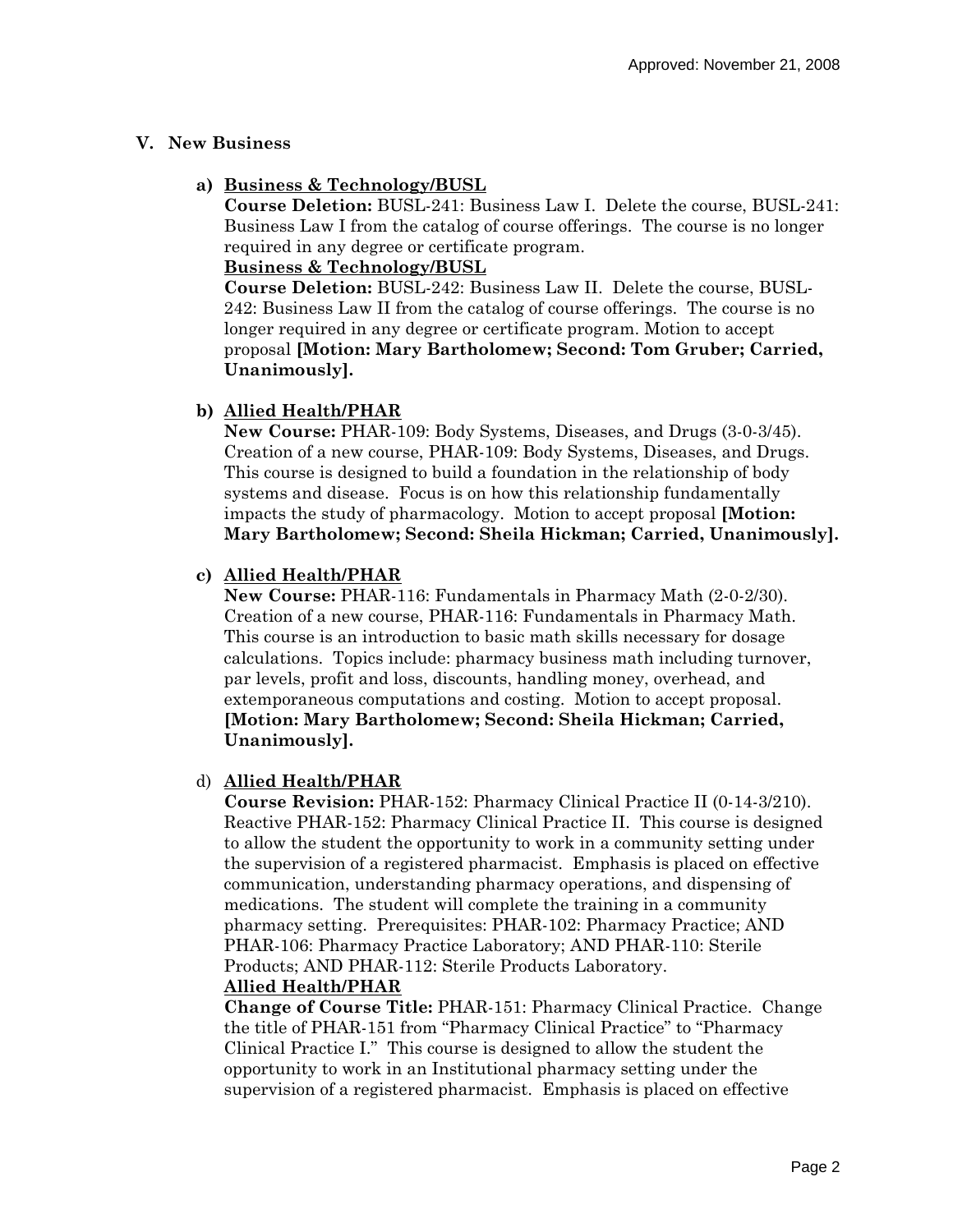communication, understanding pharmacy operations, and dispensing of medications. The student will complete training in an institutional pharmacy setting. Prerequisites: PHAR-102: Pharmacy Practice AND PHAR-106: Pharmacy Practice Laboratory.

## **Allied Health/PHAR**

**Course Revision:** PHAR-151: Pharmacy Clinical Practice I. Reduce the credit hours of PHAR-151: Pharmacy Clinical Practice I **from** six (6) credit hours **to** three (3) credit hours in light of the newly approved PHAR-152: Pharmacy Clinical Practice II course. Course Lecture-Lab-Credit/Contact hours become 0-14-3/210. Motion to accept proposal **[Motion: Sheila Hickman; Second: Mary Bartholomew; Carried, Unanimously].** 

## **e) Allied Health/PHAR/HESC:**

**Change of Course Prerequisite Requirements:** HESC-116:

Pharmaceutical Dosage Calculation and Measurements (3-0-3/45). Addition of a prerequisite option to HESC-116: Pharmaceutical Dosage Calculation and Measurements: "Prerequisite: MATH-095: Introductory Algebra I OR PHAR-116: Fundamentals in Pharmacy Math." Prerequisite currently states "MATH-095: Introductory Algebra I." Motion to accept proposal **[Motion: Mary Bartholomew; Second: Tom Gruber; Carried, Unanimously].** 

## f) **Allied Health/PHAR:**

**Change of Course Prerequisite Requirements:** PHAR-104: Pharmacology for Pharmacy Technician I (3-0-3/45). Modify the prerequisites of PHAR-104: Pharmacology for Pharmacy Technician I to state "PHAR-109: Body Systems, Diseases, and Drugs." Currently, the course has no prerequisite requirements. Motion to accept proposal **[Motion: Mary Bartholomew; Second: Sheila Hickman; Carried, Unanimously].**

## **g) Allied Health/PHAR:**

**Program Revision:** Revise the Certificate of Technical Studies in Pharmacy Technician: Delete: BIOL-161: Introduction to Anatomy and Physiology and BIOL-163: Introduction to Anatomy and Physiology Laboratory as prerequisite program courses; Add: PHAR-109: Body Systems, Diseases, and Drugs to Courses Required in Major; Add PHAR-152: Pharmacy Clinical Practice II to Courses Required in Major; Add PHAR-116: Fundamentals in Pharmacy Math to Courses Required in Major. Total credit hours increase from **32** to **33**. All changes are based on assessment data, program evaluation, and advisory board input. Motion to accept proposal **[Motion: Mary Bartholomew; Second: Janet Colletti; Carried, Unanimously]** 

## **VI. Consent Agenda**

a) **Business & Technology/ADOT:** 

**Program Revision**: Modification of Concentration Titles for the Associate of Applied Science Administrative Office Technology degree. Change "Computer Administrative Specialist" to "Administrative Specialist." Change